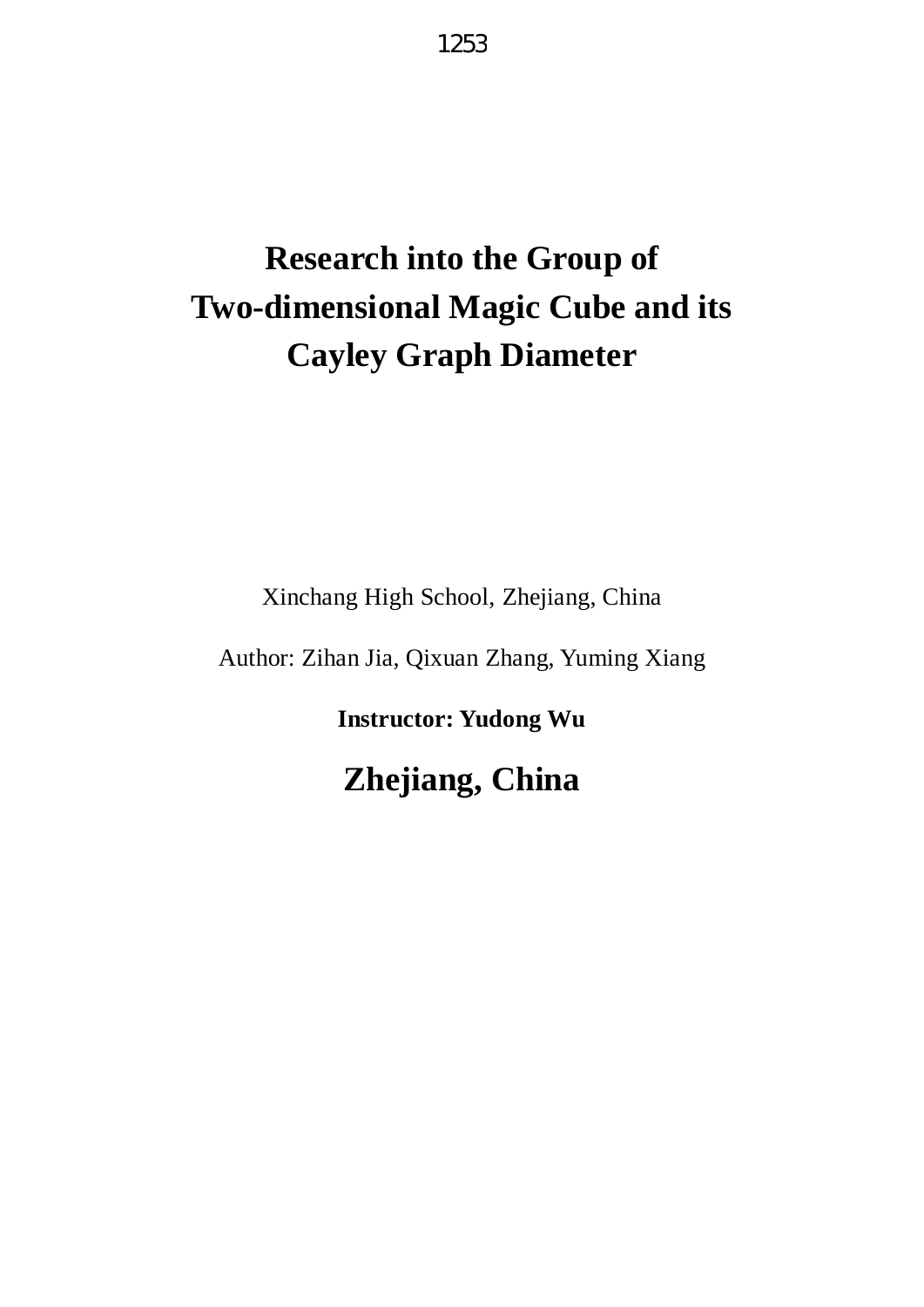## **Abstract**

Based on the rules of magic cubes, a game of two-dimensional magic cube was deliberately designed. This essay will explore its properties with the assistance of group theory and computer programming. It will first elaborate the rules of two-dimensional magic cube and then use group theory to comprehensively study its properties like the order of the permutation group of the cube, the diameter of Cayley Graph, etc. At the last part of the paper, a much more general result will be raised to satisfy situations like the irregular magic cubes.

**Keywords:** two-dimensional magic cube; permutation group; the diameter of Cayley Graph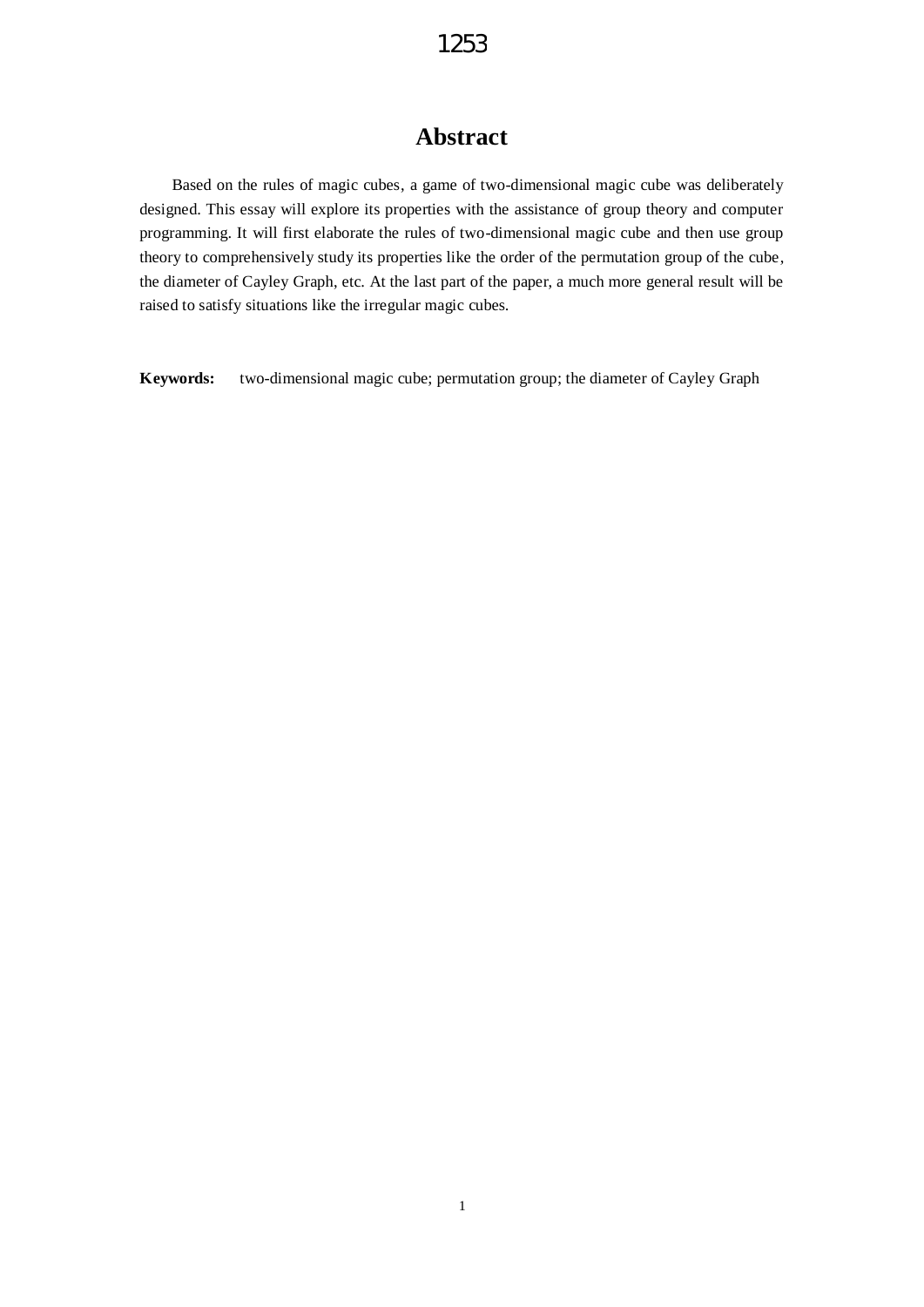# **Contents**

| <b>Abstract</b> |
|-----------------|
|                 |
|                 |
|                 |
|                 |
|                 |
|                 |
|                 |
|                 |
|                 |
|                 |
|                 |
|                 |
|                 |
|                 |
|                 |
|                 |
|                 |
|                 |
|                 |
|                 |
|                 |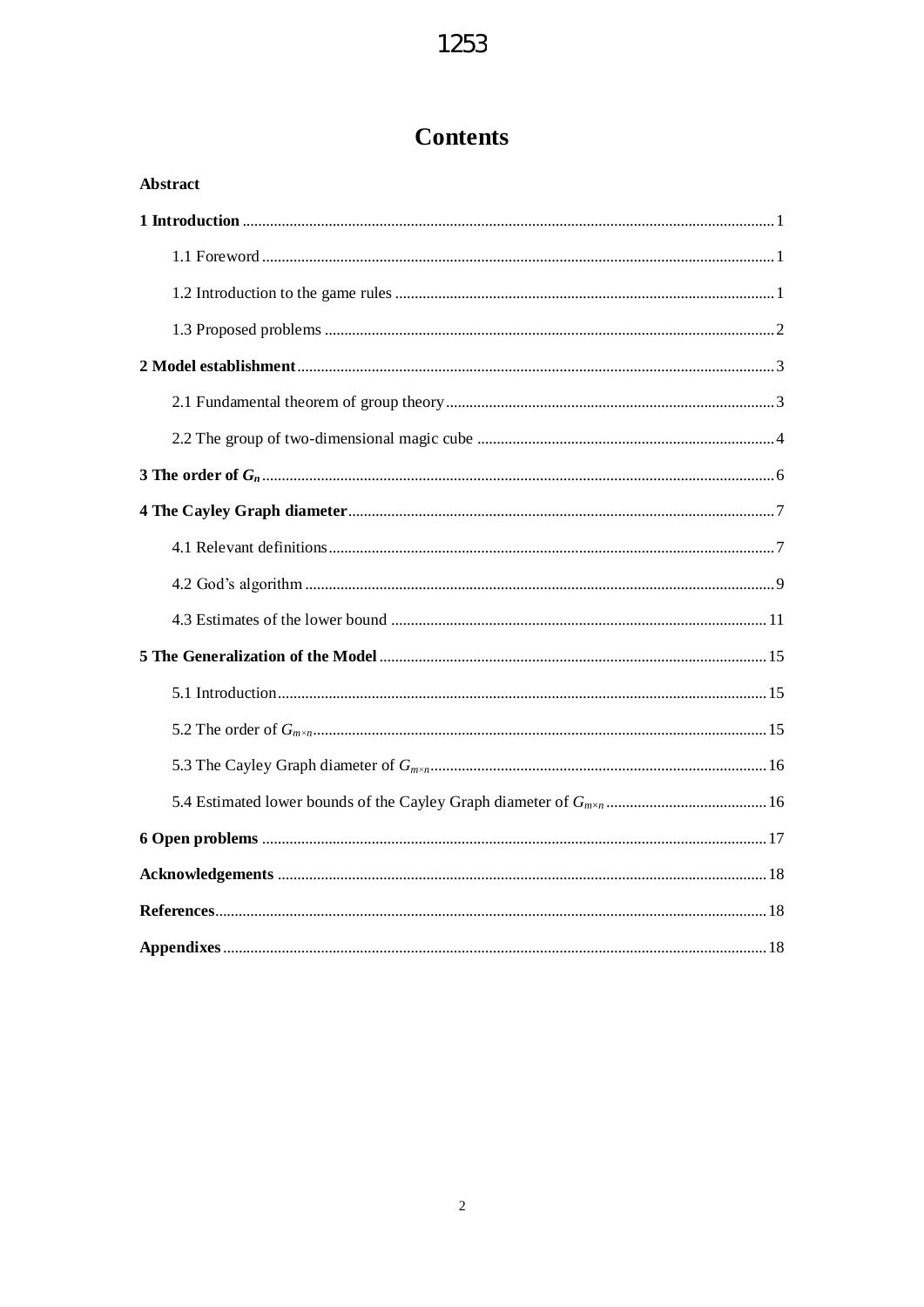## **1 Introduction**

#### **1.1 Foreword**

The magic cube (Figure 1) has been a popular toy for a long time since it was invented by Hungary architect, Rubik in 1974. After that, various kinds of magic cubes were designed (Figure 2). However, a majority of the changes among them were only focusing on their orders and structures. Some fans attempted to compute a four-dimensional magic cubes game but failed to promote it to the public, due to its complicated controls, unclear models and inability to be replicated in real life.

Inspired by this, a new game of two-dimensional magic cube was raised by us based on the rules of standard magic cubes, which will be analyzed in the coming sections. Besides, it should be noted that the two-dimensional magic cube is not the projection of three-dimensional magic cubes but a game shared with similar rules.



**Figure 1 Figure 2** 

#### **1.2 Introduction to the game rules**

This section will elaborate the rules of two-dimensional magic cubes.

#### **1.2.1 The structure of two-dimensional magic cubes**

An *n*-order two-dimensional magic cube consists of  $n^2$  congruent squares, with numbers similar to 0, 1, 2, ...,  $n^2$ -1 on them. Each of the squares can be put at any position in the board, forming a larger square of  $n \times n$  size (Figure 3).



**Figure 3**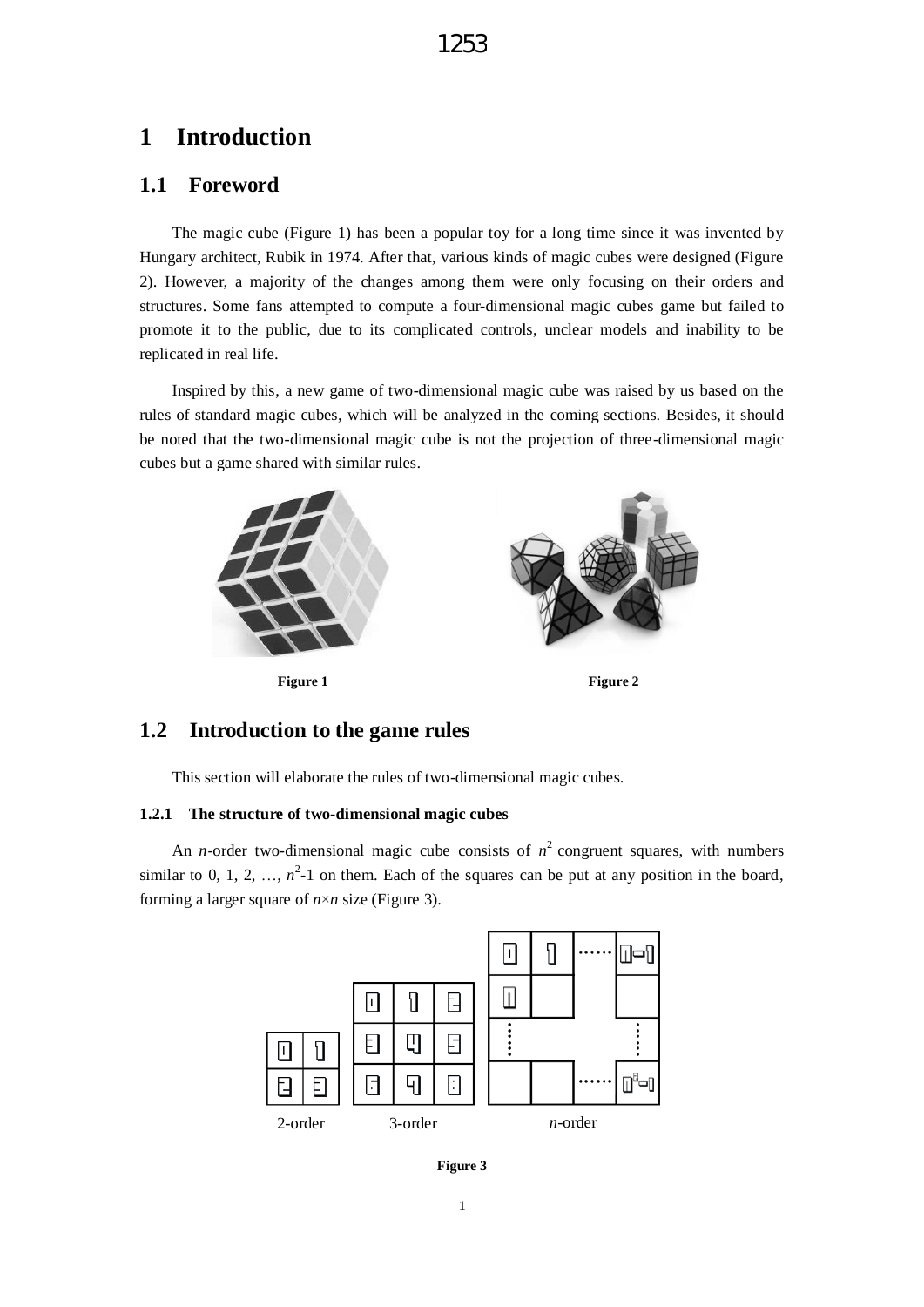#### **1.2.2 Manipulations**

*Definition* **1.1 Move** stands for the unit movement upwards or leftwards of any column or row of an *n*-order two-dimensional magic cube. The magic cube block beyond the square is then moved to the end of the column or row. **Manipulation** stands for moving certain column or row for any time except the multiples of *n.* 

Figure 4 is a manipulation of a 3-order two-dimensional magic cube.



| ш<br>н<br>ı<br>ı |  |
|------------------|--|
|------------------|--|

The results show that no matter how the *n*-order two-dimensional magic cube is manipulated, its size stays as an  $n \times n$  square, filled with the same numbers: 0, 1, 2, …, $n^2$ -1.

#### **1.2.3 Initial state, solve and solution step number**

Next, we will give the definitions of initial state, solve and solution step number.

*Definition* **1.2** A two-dimensional magic cube is in the **initial state**, if and only if the numbers of the cube is increasing from left to right, top to bottom.

*Definition* **1.3** A two-dimensional magic cube is **solved**, when it is transformed into the initial state from a not initial state after several manipulations. The number of the manipulations is called **solution step number**.

#### **1.3 Proposed problems**

People have put forward and solved many interesting mathematical problems over Rubik's Cube as follows:

**Question 1** How many ways are there to scramble a Rubik's Cube?

**Answer 1** There are 43, 252, 003, 274, 489, 856, 000 ways to scramble a Rubik's Cube.

**Question 2** How many manipulations are needed at least to solve any Rubik's Cube?

**Answer 2** We can solve any 3-order magic cube in 20 manipulations.

The answer to Question 2 is called the God's number, also the Cayley Graph diameter of the Rubik's Cube cube and it has troubled mathematicians for over three decades, until July 2010. California scientists expropriated more powerful resources, a supercomputer at Google headquarters in San Francisco. With the simplicity of the program and the improvement of the device, the question was solved by the super configured computer. The scientists used this computer, validated every single state by using the enumeration method, provided that any Rubik's Cube cube could be solved in 20 manipulations, so 20 is the official God's number.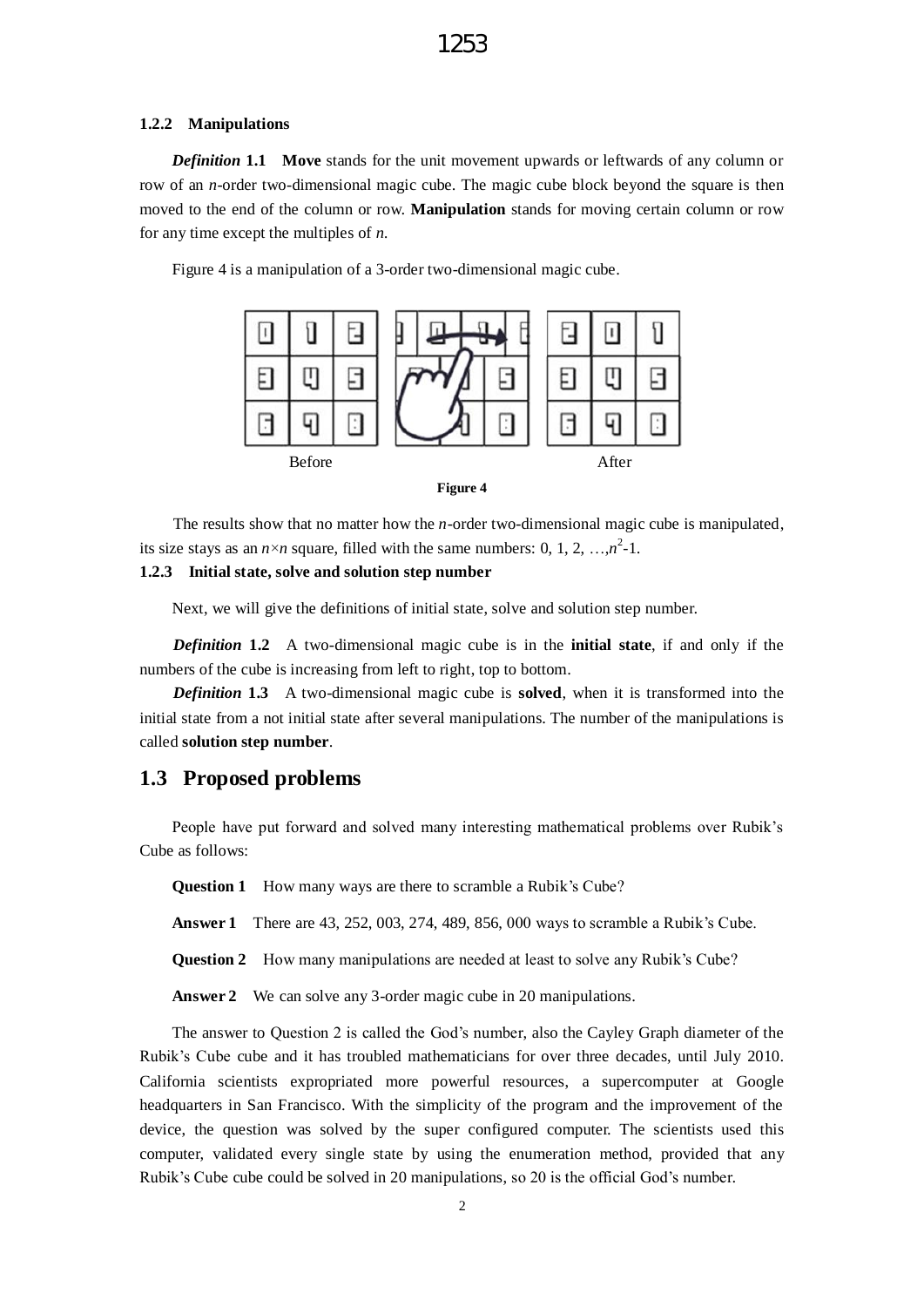#### 1253

What needs to be pointed out is that the Group Theory will be a powerful mathematical tool to solve problems of the magic cubes. The introduction of the Group Theory will be given in Section 2.1.

As regard to the two-dimensional magic cube, there are some questions as follows:

**Question 3** How many ways are there to scramble a 3-order two-dimensional magic cube?

**Question 4** How many ways are there to scramble an *n*-order two-dimensional magic cube?

**Question 5** How many manipulations are needed, at least, to solve any 3-order magic cube?

**Question 6** How many manipulations are needed, at least, to solve any *n*-order magic cube?

The answer to the Question 3, Question 4 and Question 5 will be given in the future sections. Due to limited abilities, we cannot solve the exact answer to the Question 6, but the lower bound is given by using estimations.

#### **2 Model establishment**

#### **2.1 Fundamental theorem of group theory**

*Definition* 2.1.1 A group is a set, *G*, together with an operation "∙" (called the group law of *G*) that combines any two elements *a* and *b* to form another element denoted *a* ∙ *b* or *ab*. To qualify as a group, the set and operation must satisfy four requirements known as the group axioms:

(1)Closure For all *a*, *b* in *G*, the result of the operation,  $a \cdot b$ , is also in *G*.

(2)Associativity For all *a*, *b* and *c* in *G*,  $(a \cdot b) \cdot c = a \cdot (b \cdot c)$ .

(3)Identity element For each  $a \in G$ ,  $\exists e \in G$  satisfies  $e \cdot a = a \cdot e = a$ .

(4) Inverse element For each *a* in *G*,  $\exists a^{-1} \in G$ ,  $a^{-1} \cdot a = a \cdot a^{-1} = e$ .

*Definition* **2.1.2** A **finite group** is a mathematical group with a finite number of elements. The number of elements, its order, is commonly denoted as |*G*|.

*Definition* 2.1.3 Let  $\Omega$  be a set including *n* elements:

$$
\Omega = {\alpha_1, \alpha_2, \ldots, \alpha_n}.
$$

A **permutation** or an *n***-permutation** is a bijection from  $\Omega$  to itself.  $\alpha_i^{\sigma}$  indicates the image of  $\alpha_i$ under permutation  $\sigma$ . Define the multiplication of  $\sigma$  and  $\tau$  as continuous applying of them. That is to say:

$$
i^{\sigma \tau} = (i^{\sigma})^{\tau}, i = 1, 2, \cdots, n.
$$

*Definition* **2.1.4** A **permutation group** is a group *G* whose elements are permutations of a given set *M* and whose group operation is the composition of permutations in *G*.

*Theorem* **2.1.5** The **symmetry group** of an object is the group of all permutations under which the object is invariant with composition as the group operation, commonly denoted as  $S_n$ .  $|S_n|=n!$ .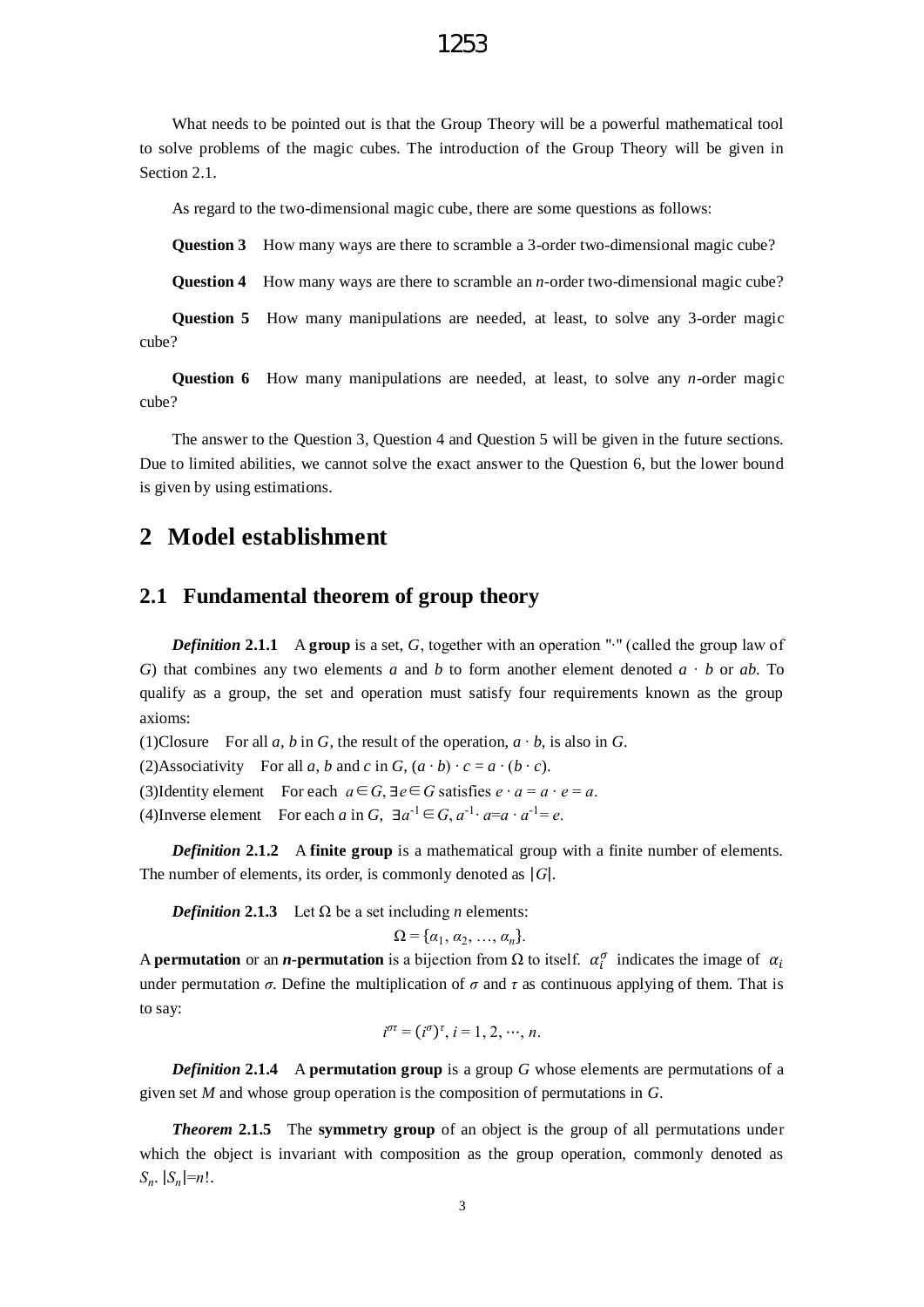*Proof.* [1]P11

*Definition* 2.1.6 A permutation is called a **cyclic permutation** if and only if it has a single nontrivial cycle. The cycle can be written by using the compact cycle notation  $\sigma = (\alpha_{i_1} \alpha_{i_2} \dots \alpha_{i_m})$ (there are no commas between elements in this notation, to avoid confusion with an *m*-tuple). The length of a cycle is the number of elements. A cycle of length *m* is also called an *m***-cycle**. A cycle with only two elements is called a **transposition**.

*Theorem* 2.1.7 Arbitrary permutation  $\sigma$  can be expressed as a product of a number of transpositions. The parity of the number of the transpositions is uniquely determined by  $\sigma$ . The parity of the *n*-arrangement  $1^{\sigma}, 2^{\sigma}, \dots, n^{\sigma}$  is the same as the parity of the number of transpositions.

*Proof.*[1]P16

*Definition* **2.1.8** An **odd permutation** is a permutation obtainable from an odd number of transpositions. An **even permutation** is a permutation obtainable from an even number of transpositions.

**Theorem 2.1.9** The product of any two even permutations is an even permutation.

*Proof.* According to *Definition* 2.1.8, we can easily draw this conclusion.

*Theorem* **2.1.10** The **alternating group** of an object is the group of all even permutations under which the object is invariant with composition as the group operation, commonly denoted  $A_n$ .  $|A_n|=n!/2$ .

*Proof.* [1]P17

*Theorem* **2.1.11** (**Lagrange's Group Theorem**) For any finite group *G*, the order (number of elements) of every subgroup *H* of *G* divides the order of *G*.

*Proof.* [1]P29

*Theorem* 2.1.12 *A<sub>n</sub>*( $n \ge 3$ ) is generated by all cycles of length 3.

*Proof.* [1]P77

*Definition* 2.1.13 In mathematics, given two groups,  $(G, *)$  and  $(H, )$ , a group **homomorphism** from  $(G, *)$  to  $(H, ')$  is a function *f*:  $G \rightarrow H$  such that for all *x* and *y* in *G* it holds that

$$
f(x * y) = f(x) \cdot f(y),
$$

An **isomorphism** is a bijective homomorphism. In this case, the groups *G* and *H* are called isomorphic. They differ only in the notation of their elements and are identical for all practical purposes.

#### **2.2 The group of two-dimensional magic cube**

We mark each position with number  $1, 2, ..., n^2$ , from top to bottom, left to right. It can also be described by a coordinate like (*a*, *b*), which represents row *a*, column *b*.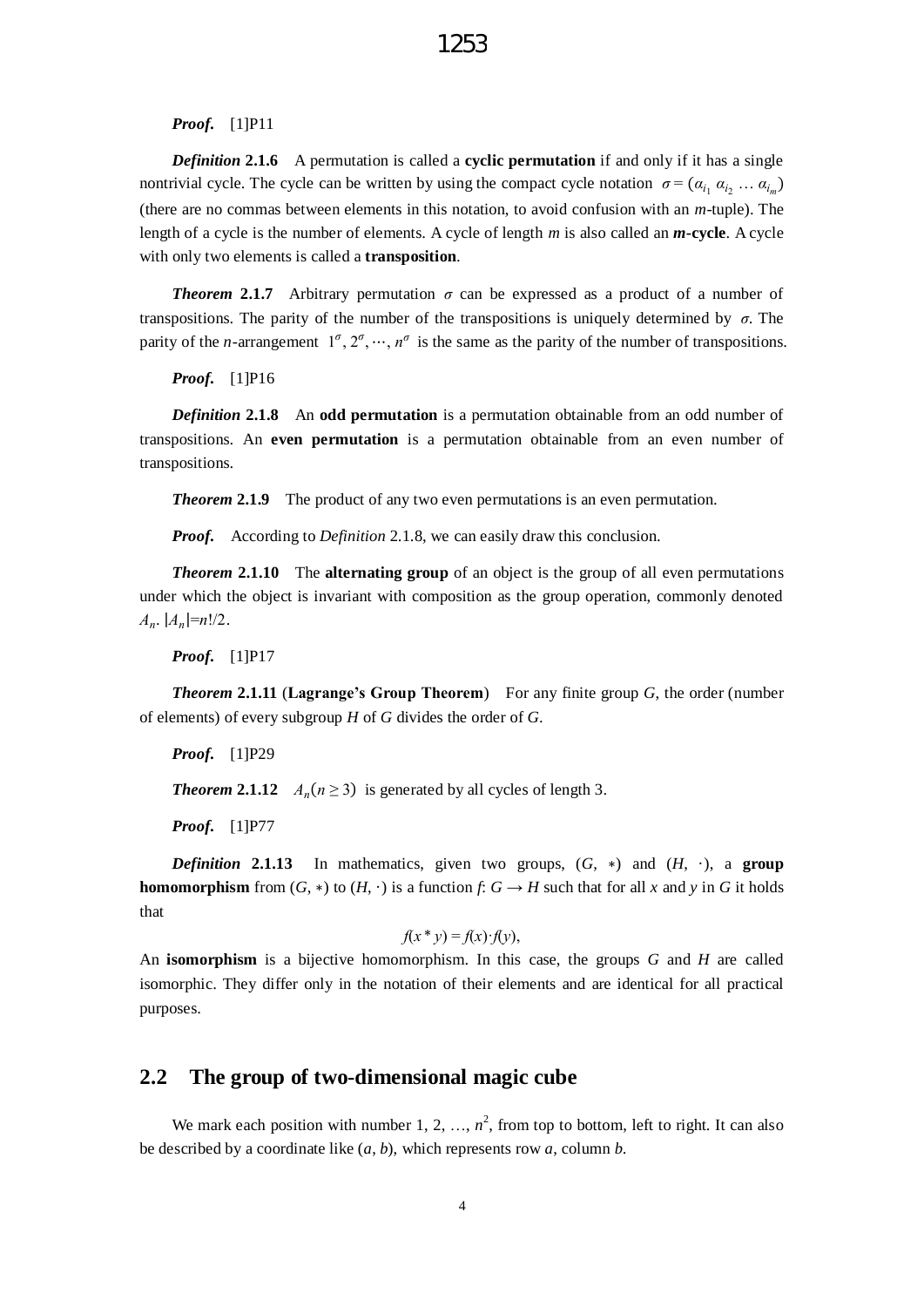Let 
$$
F_n = \{(x, y) | x, y \in \{1, 2, \dots, n\} \}
$$
,  $B_n = \{1, 2, \dots, n^2\}$ , structure a map  $\varphi$  from  $F_n$  to  $B_n$ :

$$
\varphi(x, y) = n(x-1) + y, (x, y) \in F_n
$$

Obviously,  $\varphi$  is a one to one correspondence from the coordinate representation of position to number representation of position.

For each two-dimensional magic cube, we also have two kinds of methods to describe its state:

- 1. **Number-notation:**  $(x_1, x_2, \dots, x_{n^2})$ , where  $x_i$  denotes the number on position *i*.
- 2. **Position-notation:**  $(y_1, y_2, \dots, y_n^2)$ , where  $y_i$  denotes the ordinal number of the position with the number *i*.

Let  $C_n$  be the set of all permutations of all elements in  $B_n$ . Both number-notation and position-notation are permutations of all elements in  $B<sub>n</sub>$ . Each two-dimensional magic cube corresponds to one number-notation and one position-notation. This paper will use position-notation in research of the group of the two-dimensional magic cube and number-notation in research of its Cayley Graph diameter.

Let  $V_i^j$  represent a *j*-time move which is applied to column *i* and  $H_i^j$  represent a *j*-time move which is applied to row *i*. A positive number means moving upwards or leftwards, while a negative number means moving downwards or rightwards. Each manipulation can be described by  $V_i^j$  or  $H_i^j$ .

Let 
$$
X = \{V_i^j | i = 1, 2, \dots, n, j \in \mathbb{Z}\} \cup \{H_i^j | i = 1, 2, \dots, n, j \in \mathbb{Z}\}.
$$

*Definition* 2.2.1 Transformation is an  $n^2$ -permutation which is applied to  $B_n$ . Applying a transformation on a two-dimensional magic cube means applying the permutation to its position-notation.

 $V_i^j$ ,  $H_i^j$  are all transformations. For example, the number on position (2, 1) is moved to position (1, 1) after manipulation  $V_1^1$ . In other words, transformation  $V_1^1$  maps position (2, 1) to position  $(1, 1)$ .

Each element in *X* can be denoted as follows:

$$
V_i^j = (\varphi(n, i) \varphi(n-1, i) \varphi(n-2, i) \cdots \varphi(1, i))^{j},
$$

or

$$
H_i^j = (\varphi(i, n) \varphi(i, n-1) \varphi(i, n-2) \cdots \varphi(i, 1))^{j},
$$

The composite operation between transformations follows the rules of permutation (from left to right). The composite operation combines any two transformations to form another transformation. We do not distinguish transformations with the same effect. For example,  $V_1^1$  and  $V_1^{n+1}$  are the same transformations and  $V_1^1 V_2^1$  and  $V_2^1 V_1^1$  are the same transformations. Let  $G_n$  represent a set of all the transformations of *n*-order two-dimensional magic cubes, then any element in  $G_n$  is a permutation applied to *B<sup>n</sup>* .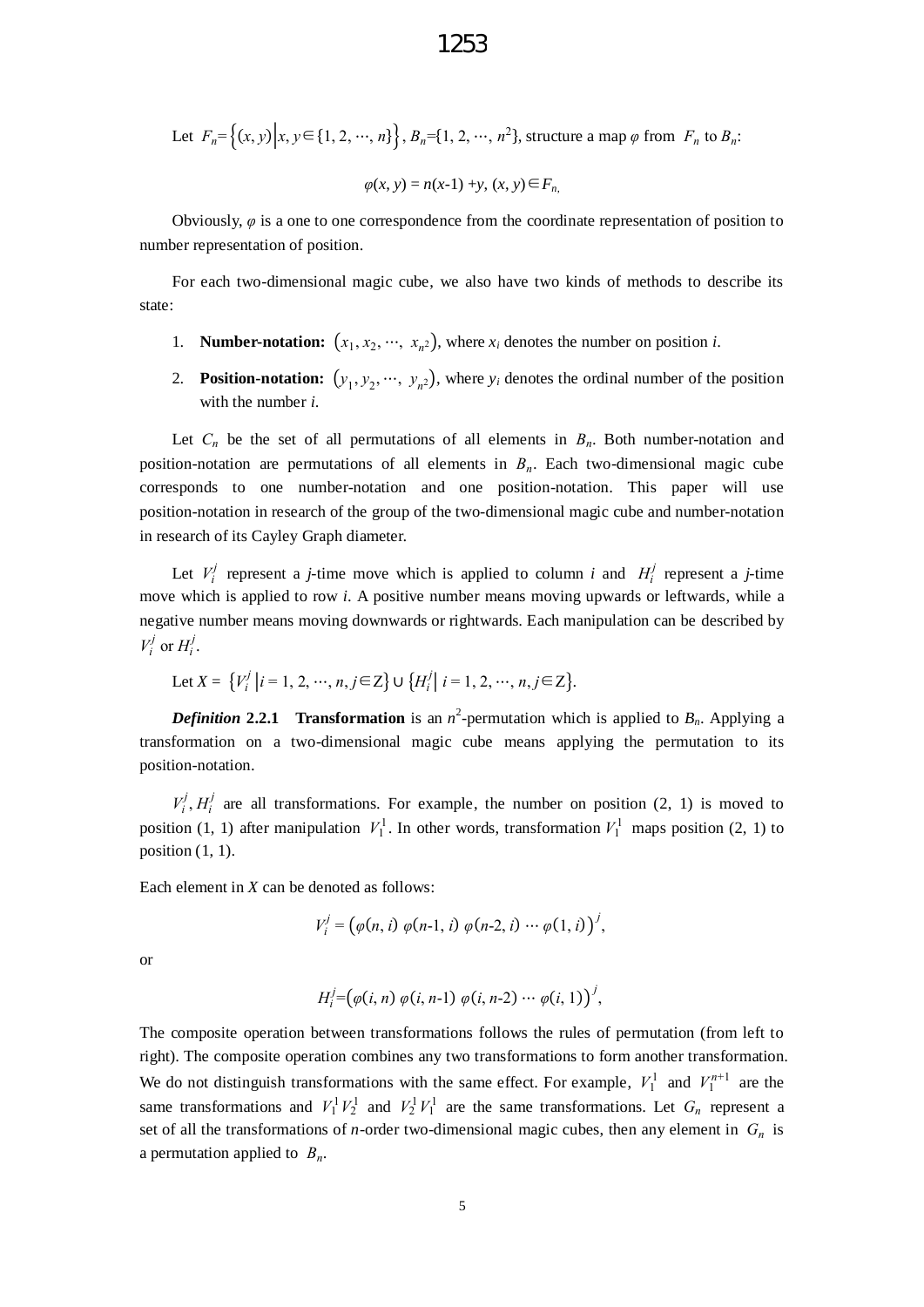*Theorem* **2.2.2** *G<sup>n</sup>* is a permutation group under composite operation, which is called the group of a two-dimensional magic cube.

*Proof***.** Every element in *G<sup>n</sup>* can be represented by a composition of some elements in *X*. Obviously for  $\forall a, b \in G_n$ ,  $\exists c = ab \in G_n$ .

(1) According to the rules of the two-dimensional magic cube,  $\forall M_1, M_2, M_3 \in G_n$  satisfy:

$$
M_1 M_2 M_3 = (M_1 M_2) M_3 = M_1 (M_2 M_3).
$$

(2) Identity permutation  $e$  maps  $M_0$  to  $M_0$ , where  $e$  is the identity element.

(3) For  $\forall M \in G_n$ , *M* can be denoted as follows:

$$
M = M_1 M_2 \cdots M_m, M_i \in X, i \in \{1, 2, \cdots, m\},
$$

then

$$
M^{-1}=(M_m)^{-1}\cdots (M_2)^{-1}(M_1)^{-1}.
$$

And for  $\forall V_i^j, H_i^j \in X$ ,

$$
(V_i^j)^{-1} = V_i^{j} \in X, (H_i^j)^{-1} = H_i^{j} \in X,
$$

which means  $\forall M \in G_n$ ,  $\exists M' = M^{-1} \in G_n$ ,  $M^{-1}$  is the inverse element of *M*. According to *Definition* 2.1.1, we can draw the conclusion.

#### **3 The order of** *G<sup>n</sup>*

In this chapter, we will prove  $|G_n| = \begin{cases} n^2!/2, & n \equiv 1 \pmod{2}, \\ n^2!/2, & n = 0 \pmod{2} \end{cases}$  $n^2$ !, *n* ≡ 0 (mod 2).

*Lemma* 3.1  $\forall n \ge 3, n \in \mathbb{Z}, \exists M_0 \in G_n, M_0 = (1 2 3).$ 

*Proof.* It is easy to verify that  $M_0 = V_1^{-1} H_1^1 V_1^1 H_1^1 V_1^{-1} H_1^{-2} V_1^1 \in G_n$  and  $M_0 = (1\ 2\ 3)$ .

*Lemma* **3.2**  $\forall n \ge 3, n \in \mathbb{Z}, \{a, b, c\} \subseteq B_n, \exists M_0 \in G_n, M_0 = (a \ b \ c).$ 

*Proof.* (1) If  $a = \varphi(1, y)$ , then let  $M_1 = H_1^{y-1}$ , else  $a = \varphi(x, y)(x \ne 1)$ , then let  $M_1 = H_1^{y-1}$ *V*<sub>1</sub><sup>*x*-1</sup>, which makes  $a^{M_1} = \varphi(1, 1) = 1$ .

(2) If  $b^{M_1} = \varphi(1, y)$ , then let  $M_2 = V_1^{-1} H_1^{y \cdot 2} V_1^1$ , else  $b^{M_1} = \varphi(x, y)(x \neq 1)$ , then let  $M_2 =$  $H_1^{y_2}$   $V_1^{x_1}$ , which makes  $b^{M_1M_2} = \varphi(1, 2) = 2$ , and  $a^{M_1M_2} = 1^{M_1} = 1$ .

(3) If  $c^{M_1M_2} = \varphi(1, y)$ , then let  $M_3 = V_1^{-1} H_1^{y-3} V_1^1$ , else  $c^{M_1M_2} = \varphi(x, y)(x \neq 1)$ , then let  $M_3 =$  $H_1^{y-3} V_1^{x-1}$ , which makes  $c^{M_1 M_2 M_3} = \varphi(1, 3) = 3$ , and  $a^{M_1 M_2 M_3} = 1^{M_3} = 1$ ,  $b^{M_1 M_2 M_3} = 2^{M_3} = 2$ .

Let  $M = M_1 M_2 M_3$ , then  $a^M = 1$ ,  $b^M = 2$ ,  $c^M = 3$ . From *Lemma* 3.1, we can know that there is  $M' \in G_n$ ,  $M' = (1\ 2\ 3)$ . Considering  $M_0 = MM'M^{-1}$ , after the transformation  $M_0$  to *a*, *b*, *c*, we can get  $a^{M_0} = a^{M M' M^{-1}} = 1^{M' M^{-1}} = 2^{M^{-1}} = b$ . Similarly,  $b^{M M' M^{-1}} = c$ ,  $c^{M M' M^{-1}} = a$ . But for any other number p, it is obvious that  $p^M \neq 1, 2, 3, p^{MM'} = p^M$ ,  $p^{M_0} = p^{MM'M^{-1}} = p^{MM''} = p$ . Thus,  $M_0 = (a \ b \ c)$ . Proved.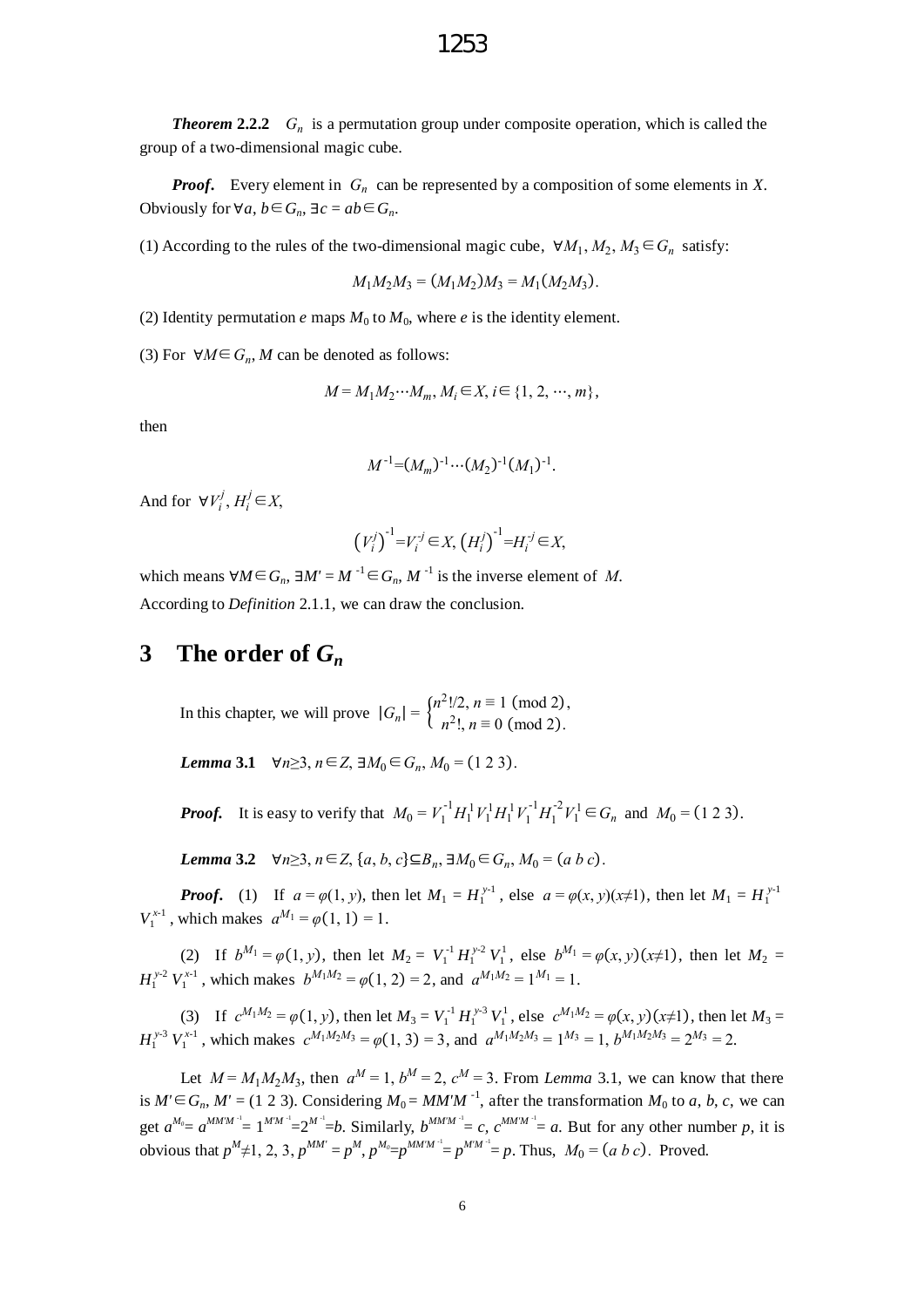*Theorem* 3.3  $G_n = \begin{cases} A_n^2, n \equiv 1 \pmod{2}, \\ S_n, n \equiv 0 \pmod{2} \end{cases}$ *S*<sub>*n*</sub><sup>2</sup>, *n* ≡ 0 (mod 2).

- *Proof.* As *G<sub>n</sub>* is a permutation group applied to  $B_n = \{1, 2, \dots, n^2\}$ , therefore,  $G_n \leq S_n$ .
- 1. When  $n = 2$ , then  $G_2 \leq S_4$ ,  $H_1^1 = (1,2)$ ,  $V_1^1 = (1,3)$ ,  $H_1^1 V_2^1 H_1^1 = (1,4)$ ,  $H_1^1 V_1^1 H_1^1 = (2,3)$ ,  $V_2^1$  = (2,4),  $H_2^1$  = (3,4).

According to *Theorem* 2.1.7, such permutations can generate all the 4-cycles in 2-order two-dimensional magic cube, which means  $G_2 = S_4 = S_2$ .

- 2. When  $n \geq 3$ , by applying *Lemma* 3.2, it is easy to find all the 3-cycles applied to  $B_n$  in  $G_n$ . Meanwhile, considering *Theorem* 2.1.12, all the 3-cycles can generate  $A_{n^2}$ . Therefore,  $G_n \geq A_n^2$ .
	- (1) If  $n \equiv 1 \pmod{2}$ , then  $G_n$  is generated by *n*-element even permutations  $H_1^1$ ,  $H_2^1$ , ...,  $H_n^1$ ,  $V_1^1$ ,  $V_2^1$ ,  $\cdots$ ,  $V_n^1$ . According to *Theorem* 2.1.9, there is no odd permutation in  $G_n$ . Hence,  $G_n \leq A_{n^2}$ , which means  $G_n = A_{n^2}$ .
	- (2) If  $n \equiv 0 \pmod{2}$ , as odd permutation  $H_1^1 \subseteq G_n$ , then  $G_n \neq A_{n^2}$ , which means  $G_n > A_{n^2}$ ,  $|G_n| > |A_{n^2}| = n^2!/2$ . Also,  $G_n \leq S_{n^2}$ , according to *Theorem* 2.1.11, then  $|G_n| \leq |G_n| = n^2!$ . Thus,  $|G_n|=n^2!$ ,  $G_n=S_{n^2}$ .

*Theorem* 3.4  $|G_n| = \begin{cases} n^2!/2, n \equiv 1 \pmod{2}, \\ n^2!/2, n = 0 \pmod{2}. \end{cases}$  $n^2!$ ,  $n \equiv 0 \pmod{2}$ .

*Proof***.** By applying *Theorem* 2.1.5, *Theorem* 2.1.10 and *Theorem* 3.3, we can draw the conclusion.

#### **4 The Cayley Graph diameters**

The diameter of the Cayley Graph of a two-dimensional magic cube has been researched in this section. Some questions in this section has been referenced to [4].

#### **4.1 Relevant definitions**

*Definition* **4.1.1** A **graph** is an ordered pair  $G = (V, E)$  comprising a set V of vertices, together with a set *E* of edges which are 2-element subsets of *V* .

*Definition* **4.1.2** The **degree** of the vertex  $v$  is the number of edges that connect to it, commonly denoted as  $deg(v)$ .

*Definition* 4.1.3 A path graph of order  $n \ge 2$  is a graph in which the vertices can be listed in an order  $v_1, v_2, \dots, v_n$  such that the edges are the  $\{v_i, v_{i+1}\}$  where  $i = 1, 2, \dots, n - 1$ .

*Definition* **4.1.4** In an undirected graph, an unordered pair of vertices  $\{x, y\}$  is called **connected** if a path leads from *x* to *y*. A **connected graph** is an undirected graph in which every unordered pair of vertices in the graph is connected.

*Definition* **4.1.5** The **distance** between two vertices is the length of the shortest path between those vertices. The **diameter** *d* of a graph is the maximum eccentricity of any vertex in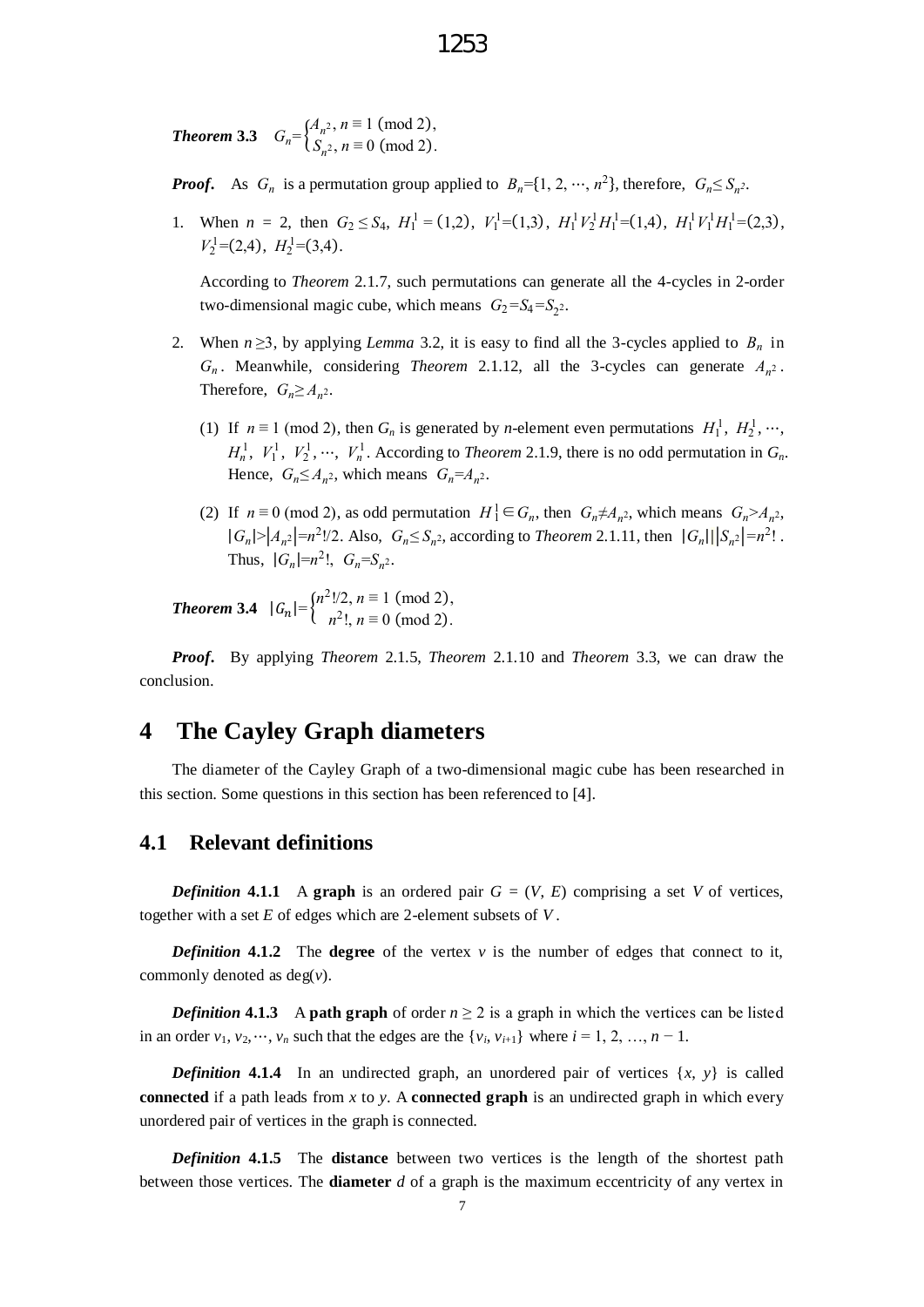the graph. That is, *d* is the greatest distance between any pair of vertices or, alternatively, diam $((V, E)) = \max\{d(v, w)|v, w \in V\}.$ 

*Definition* 4.1.6 Let  $G = \langle g_1, g_2, \dots, g_n \rangle$ , then *G* is a permutation group generated by set *X*, where  $X = \{g_1, g_2, \dots, g_n\}$ . The Cayley Graph of *G* on *X* is a graph  $(V, E)$ , where *V* consists of all the elements in *G*. The edges of Cayley Graph satisfy: if  $x, y \in V = G$ , then *x* and *y* are connected by an edge if and only if  $y = g_i x$  or  $x = g_i y, i = 1, 2, ..., n$ .

*Theorem* **4.1.7** Let  $\Gamma_G = (V, E)$  denote the Cayley Graph of permutation group  $G = (g_1, g_2, g_3)$ …, *g<sub>n</sub>*). For  $\forall v \in V$ , deg(*v*)=  $\{g_1, g_2, ..., g_n\} \cup \{g_1^0\}$  $\frac{1}{1}$ ,  $g_2$  $\left[\frac{1}{2},\cdots, g_n^{-1}\right]$ .

*Proof***.** [4]P13.

According to *Theorem* 4.1.7, for any *v* in two-dimensional magic cube group  $G_n = \langle X \rangle$ , deg(*v*)  $= |X| = 2n(n-1).$ 

*Theorem* **4.1.8** Let  $\Gamma$ <sub>*G*</sub> = (*V*, *E*) denote the Cayley Graph of a two-dimensional magic cube group  $G_n$ . For  $\forall v, w \in V$ ,  $\exists u \in V$  which satisfies  $d(v, w) = d(e, u)$ , where *e* represents the identity element.

*Proof.* Without loss of generality, we can take *d*  $(v, w) = x$ , then  $vg_1g_2 \cdots g_x = w$ ,  $g_i \in X$ ,  $i = 1, 2, \dots, x$ . Let  $u = v^{-1}w$  and it satisfies  $d(v, w) = d(e, u)$ .

*Corollary* **4.1.9**  $\dim(\Gamma_G) = \max\{d(e, v), v \in V\}.$ 

*Proof***.** With *Definition* 4.1.5, together with *Theorem* 4.1.8 and *Theorem* 4.1.7, we get the *Corollary* 4.1.9.

In view of *Corollary* 4.1.9, the diameter of the Cayley Graph of a two-dimensional magic cube group is equal to the maximum distance between the identity element and any other element. Denote the set of the element from which the distance to the identity element is *i* in the two-dimensional magic cube group  $G_n$  by  $G_n(i)$ . Then

$$
G_n(i) = \{v \in G_n | d(e, v) = i\}.
$$

According to the set theory, the following *Theorem* 4.1.10-4.1.12 hold true.

*<i>Theorem* **4.1.10**  $G_n(i) \cap G_n(j) = \emptyset$ , *i*≠*j*. *Theorem* **4.1.11**  $G_n = \bigcup_{i=0}^{\infty} G_n(i)$ . *Theorem* 4.1.12  $|G_n| = \sum_{i=0}^{\infty} |G_n(i)|$ . *<i>Theorem* **4.1.13**  $\forall M \in X, v \in G_n(i), w = vM$ , then  $w \in G_n(i-1) \cup G_n(i) \cup G_n(i+1)$ .

**Proof.** For  $w = vM$ ,  $v = wM^1$ , then  $|d(e, w) - d(e, v)| \le 1$ , that is  $d(e, v) - 1 \le d(e, w) \le d(e, v) + 1$ . So *w*∈*G*<sub>*n*</sub>(*i*-1)∪*G*<sub>*n*</sub>(*i*)∪*G*<sub>*n*</sub>(*i*+1). The proof of *Theorem* 4.1.13 is completed.

So we can get the Cayley Graph diameter by finding an *i* satisfies  $|G_n(i)| \neq 0$  and  $|G_n(i+1)| = 0$ . Then *i* is the diameter of  $G_n$ 's Cayley Graph.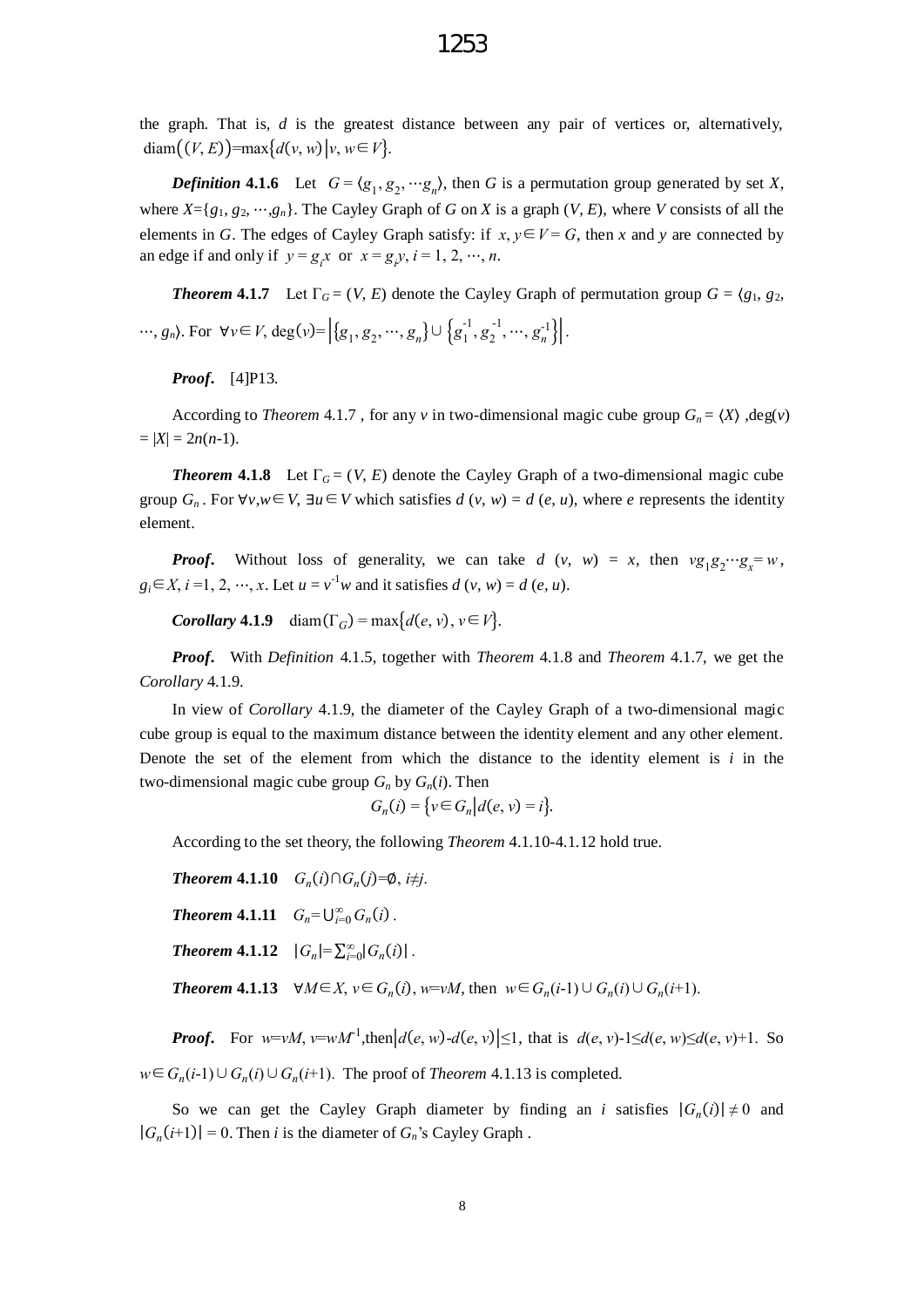#### **4.2 God's algorithm**

#### **4.2.1 Basic logic of the algorithm**

Structure a mapping  $f : G_n \to C_n$ ,  $f(v) = v(c)$ , where *c* denotes the number-notation of the two-dimensional magic cube in the initial state and  $v(c)$  denotes the number-notation of the two-dimensional magic cube generated by applying *v* to the initial magic cube. Obviously, *f* is a bijection and  $f(e) = c$ .

Let  $P_n = \{v(c) | v \in G_n\}$ , then  $P_n$  contains all the possible number-notations of *n*-order two-dimensional magic cube. Let "∙" be a binary operations on *Pn* which satisfies the following relationship:

 $p \cdot q = (yw)(c), p, q \in P_n$ where  $p = v(c)$ ,  $q = w(c)$ . Obviously  $P_n$  is a group.

*Lemma* 4.2.1  $P_n \cong G_n$ .

*Proof***.** Since that

*f*(*v*)*f*(*w*) = *v*(*c*)*w*(*c*) = (*vw*)(*c*) = *f*(*vw*), ∀*v*, *w*∈*G*<sub>*n*</sub>,

and *f* is a bijection, given *Theorem* 2.1.13, we can draw the conclusion that  $P_n \cong G_n$ .

Let *Y* denote the generating set of  $P_n$ , then  $Y = \{f(v)|v \in X\}$  also the image of *X* under map *f*. It is easy to prove the following lemma:

*Lemma* **4.2.2** The Cayley Graph of  $P_n$  is isomorphic to the Cayley Graph of  $G_n$ .

Define  $P_n(i)$  by

$$
P_n(i) = \{f(v) \mid v \in G_n(i)\},\
$$

Then  $P_n(i)$  is the image of  $G_n(i)$  under map *f*. Thus,  $|G_n(i)| = |P_n(i)|$ .

By the isomorphic relation we can obtain that  $P_n(i) = {p \in P_n | d(c, p) = i}.$ 

We can also get the following lemmas:

*Lemma* 4.2.3  $P_n(i) \cap P_n(j) = ∅, i \neq j$ . *Lemma* 4.2.4  $P_n = \bigcup_{i=0}^{\infty} P_n(i)$ . *Lemma* 4.2.5  $|P_n| = \bigcup_{i=0}^{\infty} |P_n(i)|$ . *Lemma* 4.2.6  $\forall M \in X, v \in P_n(i), w = vM \in P_n(i-1) \cup P_n(i) \cup P_n(i+1).$ 

*Lemma* **4.2.7** Let  $G_n = \langle X \rangle$ ,  $P_n = \langle Y \rangle$ , then the diameter of  $G_n$ 's Cayley Graph is equal to the diameter of *Pn*'s Cayley Graph.

To get the Cayley Graph diameter of the two-dimensional magic cube, we enumerate all possibilities. The algorithm is shown as follows:

1.  $i = 0$ ,

2.  $P_n(0) = \{c\},\$ 

- 3. Take out an element  $p$  from  $P_n(i)$ ,
- 4. Multiply *p* and every elements in *Y* and we can get  $n(n-1)$  elements  $q_1, q_2, \dots, q_{n(n-1)}$ .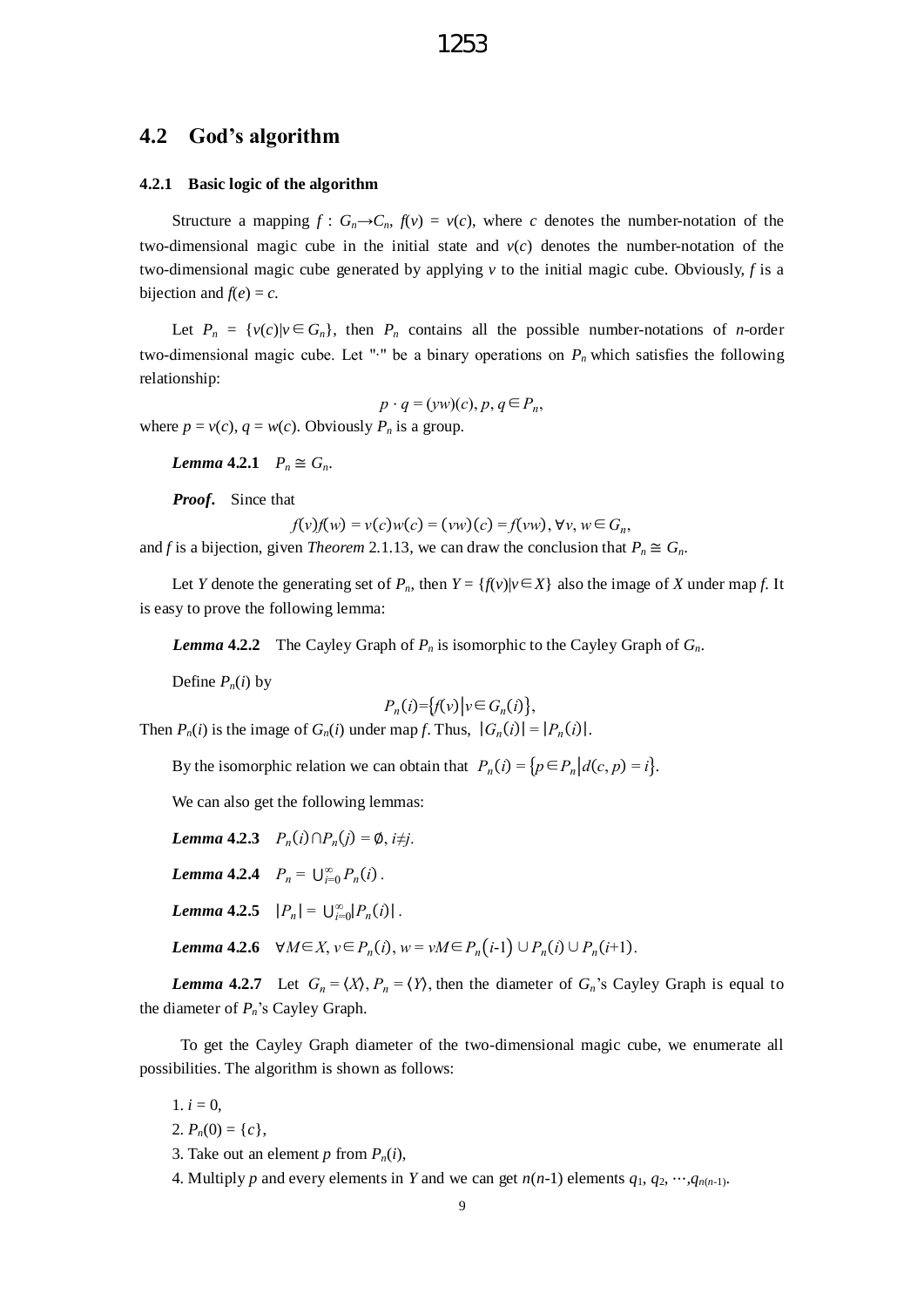#### 1253

5. For each element *q* in  $q_1, q_2, \dots, q_{n(n-1)}$ , if  $q \notin P_n(i-1) \cup P_n(i) \cup P_n(i+1)$ , then put it into *Pn*(*i*+1),

- 6. Repeat steps 3, 4 and 5, till all the elements in  $P_n(i)$  are traversed,
- 7. If  $|P_n(i)| \neq 0$ ,  $i = i+1$ , then go to step 3, else go to step 8,
- 8. The Cayley Graph diameter of *P<sup>n</sup>* is *i*.
- 9. Given *Theorem* 4.2.7, the Cayley Graph diameter of *G<sup>n</sup>* is *i*.

#### **4.2.2 Program result of**  $n=3$

According to *Theorem* 3.4,  $|G_3|=3^2$ ! /2=181440. We have written a program (codes in *Appendix* 1) to solve the Cayley Graph diameter of *G*3. Using *Python 2.7*, we can get the output as follows:

depth: 1 the number of all states: 13 depth: 2 the number of all states: 109 depth: 3 the number of all states: 845 depth: 4 the number of all states: 6053 depth: 5 the number of all states: 34727 depth: 6 the number of all states: 124224 depth: 7 the number of all states: 178965 depth: 8 the number of all states: 181440 depth: 9 the number of all states: 181440 The God's number of two-dimensional magic cube 3\*3 is 8.

Through the program we can also get the values of  $\sum_{k=0}^{i} G_3(k)$ , which are listed as follows:

| i                | $\sum_{k=0}^i G_3(k)$ | $G_3(i)$ |
|------------------|-----------------------|----------|
| $\boldsymbol{0}$ | 1                     | 1        |
| $\mathbf{1}$     | 13                    | 12       |
| 2                | 109                   | 96       |
| 3                | 845                   | 736      |
| $\overline{4}$   | 6053                  | 5208     |

**Table 1 Data of the Cayley Graph diameter of 3-order two-dimensional magic cube**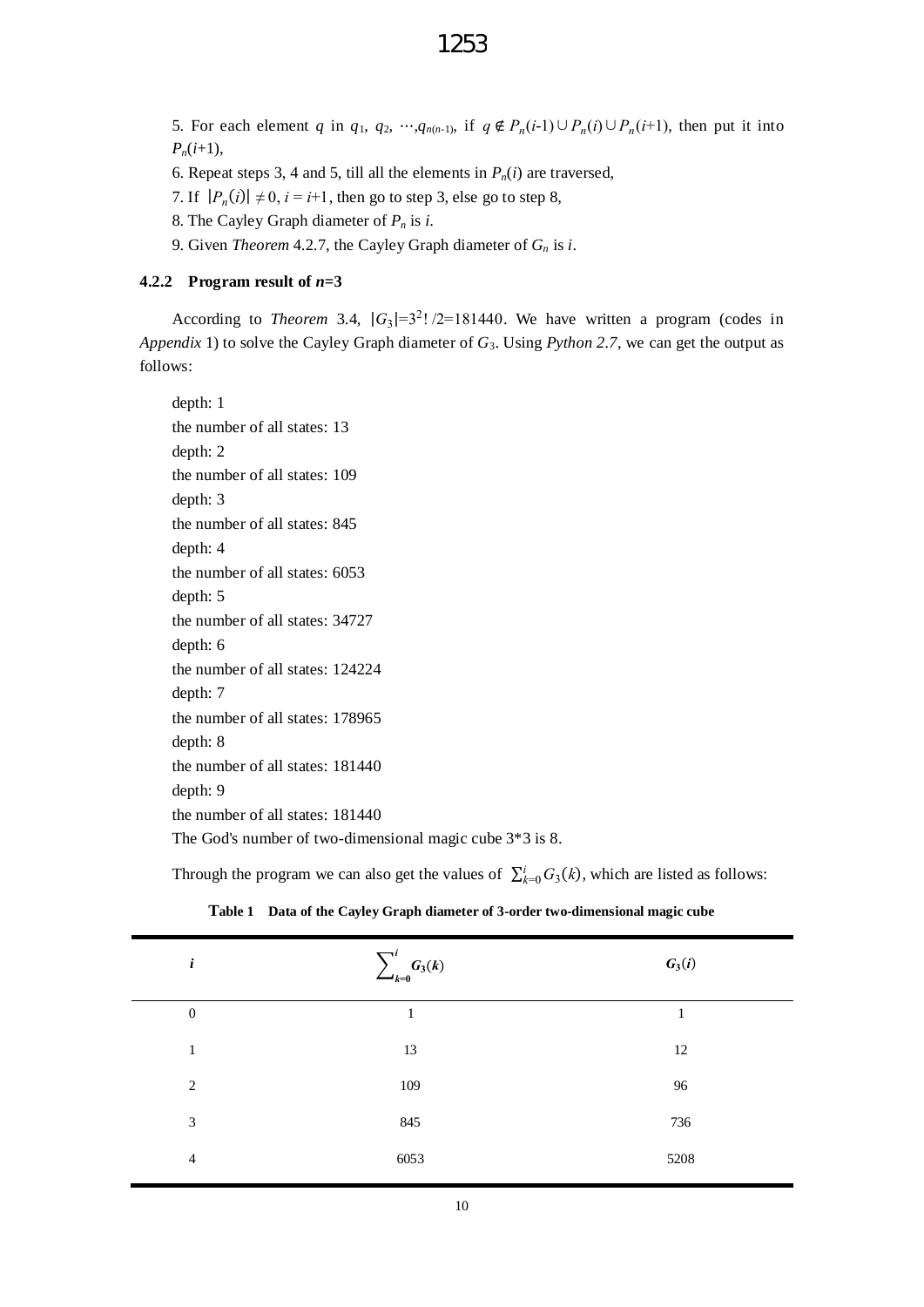| i | $\overline{\phantom{a}}^{i}$<br>$\angle_{k=0} G_3(k)$ | $G_3(i)$ |
|---|-------------------------------------------------------|----------|
| 5 | 34727                                                 | 28674    |
| 6 | 124224                                                | 89497    |
| 7 | 178965                                                | 54741    |
| 8 | 181440                                                | 2475     |

#### **Continued table**

#### **4.3 Estimates of the lower bound**

In the practical application of the God's algorithm, we found that with the increasing of the order, the number of total states of two-dimensional magic cube is growing so rapidly that the Cayley Graph diameters can hardly be solved by using a personal computer. Therefore, we use the mathematical method to estimate the lower bounds of the Cayley Graph diameters of two-dimensional magic cube of high orders.

#### **4.3.1 Theoretical analysis**

We estimate the lower bound of the Cayley Graph diameter of a two-dimensional magic cube of a high order by constructing number sequences. Define  $\Omega_n(i)$  by

$$
\Omega_n(i) = \{g_1 g_2 \cdots g_i | g_k \in X, k = 1, 2, \cdots \}.
$$

Because there may be two different arrangements in  $\Omega_n(i)$  which correspond to the same transformation, we can get the following theorems:

 $\mu_{k=0}^{i} \Omega_{n}(k) = \bigcup_{k=0}^{i} G_{n}(k)$ .

 *4.3.2*  $|\Omega_n(k)| \ge |G_n(k)|$ *.* 

 $\sum_{k=0}^{i} |\Omega_n(k)| \geq \sum_{k=0}^{i} |G_n(k)|$ .

*Lemma* **4.3.4** Let *d* denote the Cayley Graph diameter of  $G_n$ , if  $\sum_{k=0}^{i} |Q_n(k)| < |G_n|$ , then *d*>*i*.

*Proof.* Use reduction to absurdity. Assume that *d*≤*i*. For that  $|G_n| = \sum_{k=0}^d |G_n(k)|$ , we have

$$
\sum_{k=0}^d |G_n(k)| > \sum_{k=0}^i |\Omega_n(k)| \geq \sum_{k=0}^i |G_n(k)|.
$$

That is to say,

$$
\sum_{k=0}^d |G_n(k)| > \sum_{k=0}^i |G_n(k)|,
$$

which contradicts *d*≤*i*. Thus, *d*>*i*. Proved.

*Lemma* 4.3.4 provides a method to estimate the lower bounds. It is easy to find, after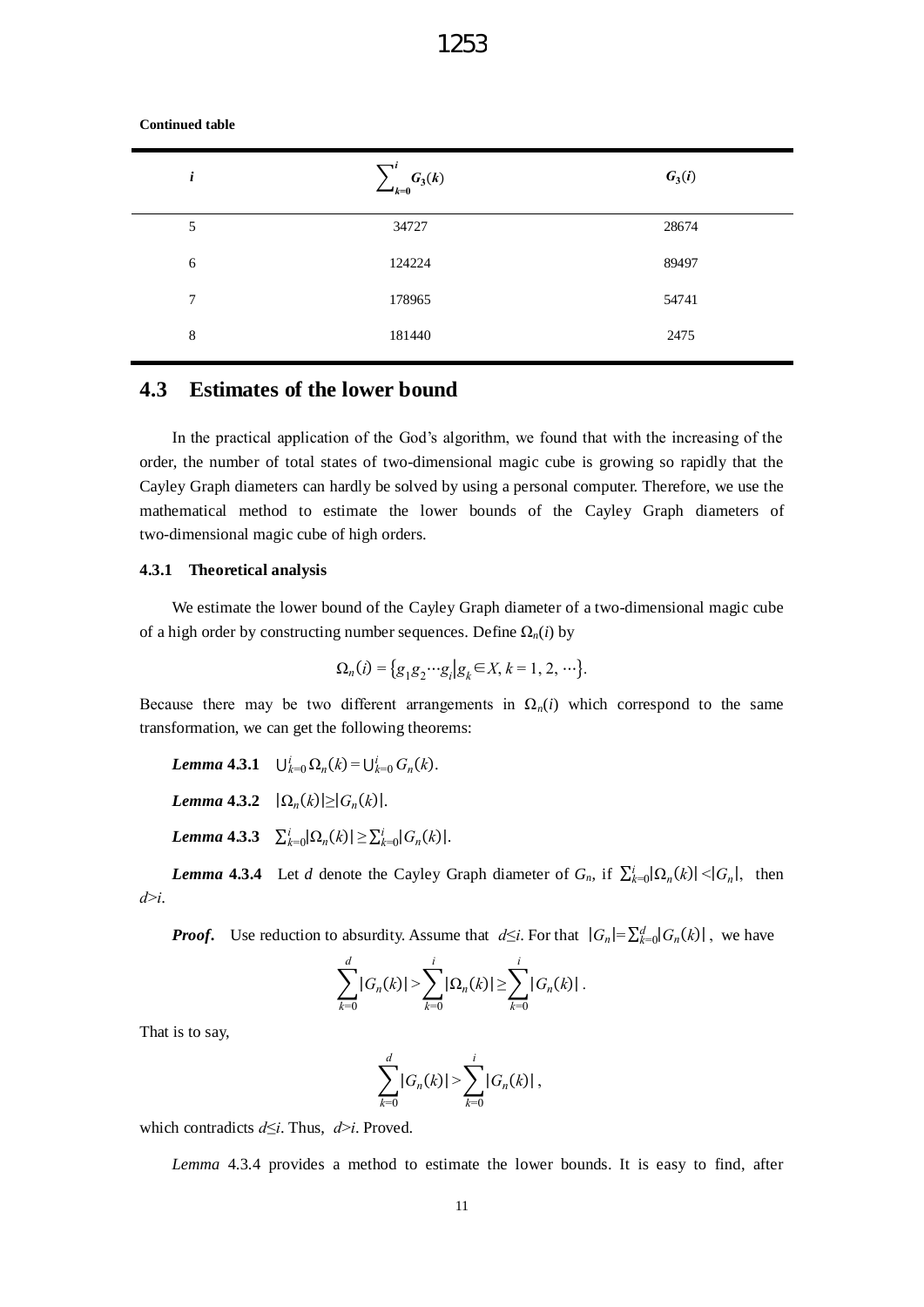eliminating duplicates, *Lemma* 4.3.4 still holds true. we can obtain more accurate lower bounds.

The accuracy of the lower bounds is decided by how many duplicates we can eliminate. If we eliminate all the duplicates, we can get the exact values of the Cayley Graph diameter.

#### **4.3.2 Eliminate duplicates**

In this section the superscripts of manipulations should be understood in modulo *n*.  $V_i$  and  $H_i$ denote  $V_i^j$ ,  $H_i^j(1 \le j \le n)$  respectively. See the following facts:

- 1.  $V_i^{\alpha} V_i^{\beta} = V_i^{\alpha+\beta}, H_i^{\alpha} H_i^{\beta} = H_i^{\alpha+\beta},$
- 2.  $V_i^{\alpha} V_j^{\beta} = V_j^{\beta} V_i^{\alpha}, H_i^{\alpha} H_j^{\beta} = H_j^{\beta} H_i^{\alpha},$

In fact, they are two sets of the generator relations. With them we can eliminate part of the duplicates in  $\Omega_n(k)$ . In this section we use arrangements of manipulations to indicate a certain transformation. In particular, we use an empty arrangement "Φ" to indicate the identity transformation.

*Definition* **4.3.5** A **positive sequence manipulation arrangement** is an arrangement in which any contiguous  $V_iV_i$  or  $H_iH_i$  satisfies  $i \leq j$ .

*Lemma* **4.3.6** Any manipulation arrangement is equivalent to a positive sequence manipulation arrangement, of which the length is not more than the original manipulation arrangement.

*Proof.* According to fact 1, any contiguous  $V_iV_i$  or  $H_iH_i$  can be merged into one. According to fact 2, any contiguous  $V_iV_j$  or  $H_iH_j$  which satisfies  $i>j$  can be swapped into  $V_jV_i$  or  $H_jH_i$ . An equivalent positive sequence manipulation arrangement can eventually be obtained, and the length of the arrangement is not more than the original manipulation arrangement.

From *Lemma* 4.3.6, we can eliminate duplicates by selecting the positive sequence manipulation arrangements. Let  $\Delta$  be the set of all positive sequence manipulation arrangements. Redefine  $\Omega_n(k)$  by

$$
\Omega_n(i) = \{g_1 g_2 \cdots g_i \in \Delta \mid g_k \in X, k=1, 2, \cdots \}.
$$

In particular, when  $i = 0$ , set  $\Omega_n(0) = {\Phi}$ .

In order to compute the number of positive sequence manipulation arrangements, we divide  $\Omega_n(i)$  into several sets on the basis of the last manipulation.

*Definition* **4.3.7** Let  $v_n^k(i)$  denote the set of the positive sequence manipulation arrangements of which the last manipulation is  $V_k(1 \leq k \leq n)$ ; let  $h_n^k(i)$  denote the set of the positive sequence manipulation arrangements of which the last manipulation is  $H_k(1 \leq k \leq n)$ .

**Lemma 4.3.8** 
$$
|v_n^k(i)| = |h_n^k(i)|
$$
.

*Proof.* By replacing all the *V* in  $v_n^k(i)$  with *H* and replacing all the *H* in  $h_n^k(i)$  with *V*, we can construct a bijection from  $v_n^k(i)$  to  $h_n^k(i)$ . Therefore,  $|v_n^k(i)| = |h_n^k(i)|$ .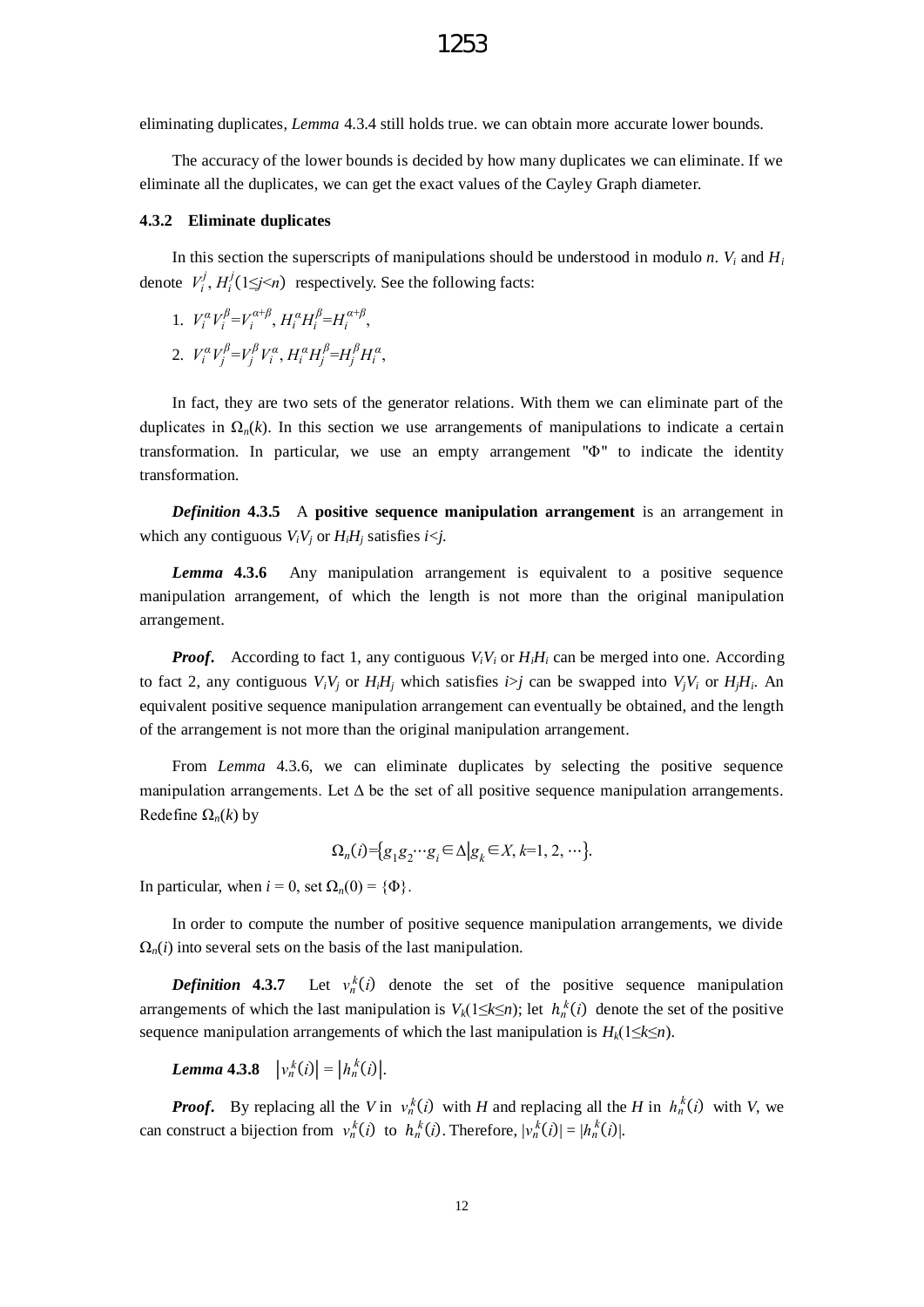*Lemma* **4.3.9**

$$
\forall i \geq 2, \, \left| \nu_n^k(i) \right| \, = \, (n-1) \left( \sum_{j=1}^{k-1} \left| \nu_n^j(i-1) \right| + \sum_{j=1}^n \left| h_n^j(i-1) \right| \right).
$$

*Proof.* For  $\forall i \geq 2$ , each positive sequence manipulation arrangement *M* of  $v_n^k(i)$ , we consider its last manipulation and the former *i*-1 step manipulations. From the *Definition* 4.3.7, the last step of the positive sequence manipulation arrangement in  $v_n^k(i)$  is  $V_k$  (altogether *n*-1 possible cases). Its former *i*-1 manipulations constitute a positive sequence manipulation arrangement whose length is *i*-1. If its last manipulation is  $V_j(k \leq j \leq n)$ , the last two manipulations of *M* are  $V_j V_k$ which satisfies *k*≤*j*. This contradicts the definition of the positive sequence manipulation arrangement. So the last manipulation must be  $V_j(1 \le j \le k)$  or  $H_j(1 \le j \le n)$  and the number of the positive sequence manipulation arrangements, which satisfy this condition and of which the length

is *i*-1, are  $\sum_{j=1}^{k-1} |v_n^j(i-1)| + \sum_{j=1}^n |h_n^j(i-1)|$ . Besides, there are altogether *n*-1 possible cases of  $V_k$ , so we have  $|v_n^k(i)| = (n-1) \left( \sum_{j=1}^{k-1} |v_n^j(i-1)| + \sum_{j=1}^n |h_n^j(i-1)| \right)$ . The proof is completed.

*Theorem* **4.3.10**

$$
\forall i \geq 2, \, \left| \nu_n^k(i) \right| \, = \, (n-1) \left( \sum_{j=1}^{k-1} \left| \nu_n^j(i-1) \right| + \sum_{j=1}^n \left| \nu_n^j(i-1) \right| \right).
$$

*Proof***.** *Theorem* 4.3.10 follows from *Lemma* 4.3.8 and *Lemma* 4.3.9.

Since that  $v_n^j(i)$ ,  $h_n^j(i)$  (*j*=1, 2, …, *n*) are the partitions of  $\Omega_n(i)$ , we have the following theorem.

*Theorem* **4.3.11**

$$
|\Omega_n(i)| = \sum_{j=1}^n \left| \nu_n^j(i) \right| + \sum_{j=1}^n \left| h_n^j(i) \right| = 2 \sum_{j=1}^n \left| \nu_n^j(i) \right|.
$$

Combining the initial values  $|v_n^1(1)| = |v_n^2(1)| = \dots = |v_n^n(1)| = n-1$ , *Theorem* 4.3.10 and *Theorem* 4.3.11, we can obtain the value of  $|\Omega_n(i)|$  by iterative computation. Thus, we can compute the lower bound of the Cayley Graph diameter of the 4-order two-dimensional magic cube group with *Lemma* 4.3.4.

Taking the 4-order two-dimensional magic cube as an example, with *Theorem* 4.3.10, we can get the following recurrence formulas:

$$
|v_4^1(i)| = 3(|v_4^1(i-1)|+|v_4^2(i-1)|+|v_4^3(i-1)|+|v_4^4(i-1)|),
$$
  
\n
$$
|v_4^2(i)| = 3(2|v_4^1(i-1)|+|v_4^2(i-1)|+|v_4^3(i-1)|+|v_4^4(i-1)|),
$$
  
\n
$$
|v_4^3(i)| = 3(2|v_4^1(i-1)|+2|v_4^2(i-1)|+|v_4^3(i-1)|+|v_4^4(i-1)|),
$$
  
\n
$$
|v_4^4(i)| = 3(2|v_4^1(i-1)|+2|v_4^2(i-1)|+2|v_4^3(i-1)|+|v_4^4(i-1)|),
$$

together with initial value

$$
|\nu_4^1(1)| = |\nu_4^2(1)| = |\nu_4^3(1)| = |\nu_4^4(1)| = 3,
$$

we obtain the results as follows: